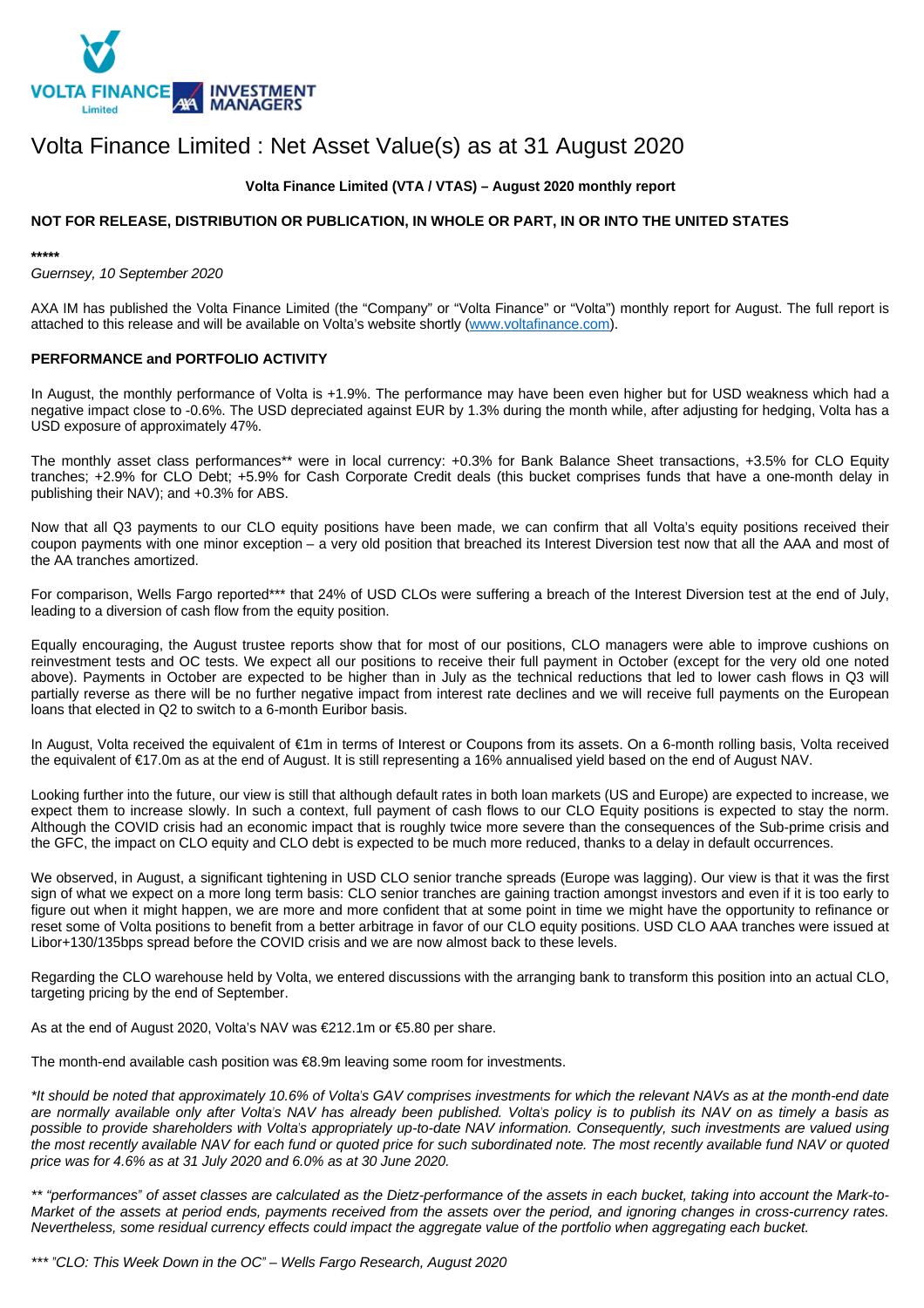## **CONTACTS**

#### **For the Investment Manager**

AXA Investment Managers Paris Serge Demay [serge.demay@axa-im.com](mailto:serge.demay@axa-im.com) +33 (0) 1 44 45 84 47

# **Company Secretary and Administrator**

BNP Paribas Securities Services S.C.A, Guernsey Branch [guernsey.bp2s.volta.cosec@bnpparibas.com](https://www.globenewswire.com/Tracker?data=8TYqe1zzDqrQV8m8k-fbuFfCPWcNVqXrTTQMy3Vw8CpoBFOGhqpPpexeVMzzK3ctUViX81WWkeuOxG9NHYG9jpMG8R0hD_N6-LtgNWE1arDUTmA3IXFWi7YN-Tx87SohQjtqLRvKjC0Xt9Uez6CGwy7YMZBDTJNaoPfIdb0fq48=) +44 (0) 1481 750 853

### **Corporate Broker**

Cenkos Securities plc Andrew Worne Daniel Balabanoff Rob Naylor +44 (0) 20 7397 8900

## **\*\*\*\*\***

#### **ABOUT VOLTA FINANCE LIMITED**

Volta Finance Limited is incorporated in Guernsey under The Companies (Guernsey) Law, 2008 (as amended) and listed on Euronext Amsterdam and the London Stock Exchange's Main Market for listed securities. Volta's home member state for the purposes of the EU Transparency Directive is the Netherlands. As such, Volta is subject to regulation and supervision by the AFM, being the regulator for financial markets in the Netherlands.

Volta's investment objectives are to preserve capital across the credit cycle and to provide a stable stream of income to its shareholders through dividends. Volta seeks to attain its investment objectives predominantly through diversified investments in structured finance assets. The assets that the Company may invest in either directly or indirectly include, but are not limited to: corporate credits; sovereign and quasi-sovereign debt; residential mortgage loans; and, automobile loans. The Company's approach to investment is through vehicles and arrangements that essentially provide leveraged exposure to portfolios of such underlying assets. The Company has appointed AXA Investment Managers Paris an investment management company with a division specialised in structured credit, for the investment management of all its assets.

**\*\*\*\*\***

## **ABOUT AXA INVESTMENT MANAGERS**

AXA Investment Managers (AXA IM) is a multi-expert asset management company within the AXA Group, a global leader in financial protection and wealth management. AXA IM is one of the largest European-based asset managers with 753 investment professionals and €801 billion in assets under management as of the end of April 2020.

**\*\*\*\*\*** 

**This press release is published by AXA Investment Managers Paris ("AXA IM"), in its capacity as alternative investment fund manager (within the meaning of Directive 2011/61/EU, the "AIFM Directive") of Volta Finance Limited (the "Volta Finance") whose portfolio is managed by AXA IM.**

**This press release is for information only and does not constitute an invitation or inducement to acquire shares in Volta Finance. Its circulation may be prohibited in certain jurisdictions and no recipient may circulate copies of this document in breach of such limitations or restrictions. This document is not an offer for sale of the securities referred to herein in the United States or to persons who are "U.S. persons" for purposes of Regulation S under the U.S. Securities Act of 1933, as amended (the "Securities Act"), or otherwise in circumstances where such offer would be restricted by applicable law. Such securities may not be sold in the United States absent registration or an exemption from registration from the Securities Act. Volta Finance does not intend to register any portion of the offer of such securities in the United States or to conduct a public offering of such securities in the United States.** 

**\*\*\*\*\*** 

**This communication is only being distributed to and is only directed at (i) persons who are outside the United Kingdom or (ii) investment professionals falling within Article 19(5) of the Financial Services and Markets Act 2000 (Financial Promotion) Order 2005 (the "Order") or (iii) high net worth companies, and other persons to whom it may lawfully be communicated, falling within Article 49(2)(a) to (d) of the Order (all such persons together being referred to as "relevant persons"). The securities referred to herein are only available to, and any invitation, offer or agreement to subscribe, purchase or otherwise acquire such securities will be engaged in only with, relevant persons. Any person who is not a relevant person should not act or rely on this document or any of its contents. Past performance cannot be relied on as a guide to future performance.**

**\*\*\*\*\***

**This press release contains statements that are, or may deemed to be, "forward-looking statements". These forward-looking statements can be identified by the use of forward-looking terminology, including the terms "believes", "anticipated", "expects", "intends", "is/are expected", "may", "will" or "should". They include the statements regarding the level of the**